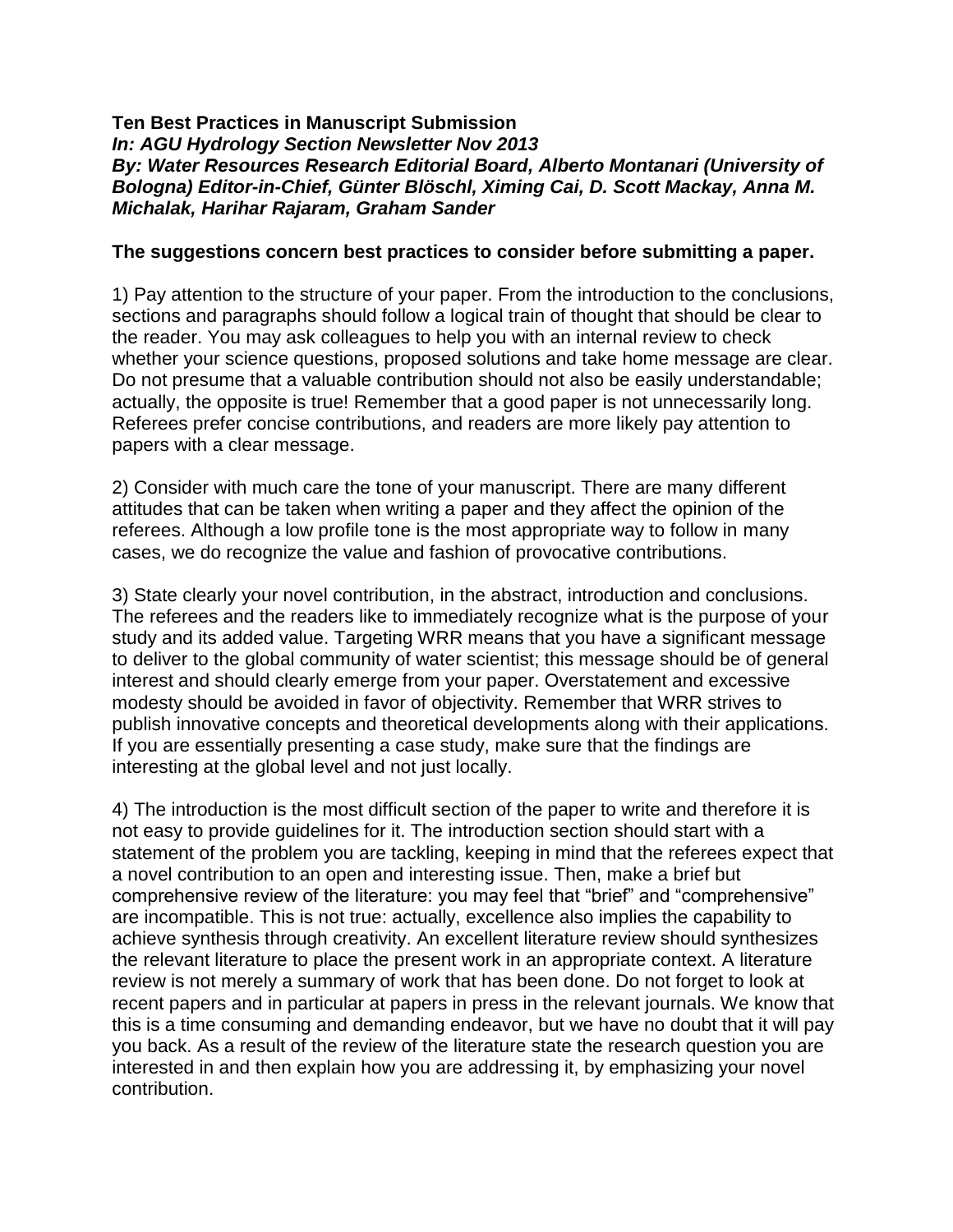5) Explain new theoretical developments and methods clearly. State transparently any assumptions that you are introducing, discuss their validity and provide an adequate and substantiated motivation for any objective choice that you make.

6) Prepare figures and tables with care, noting that figures and tables should help not hinder understanding. Keep in mind that a figure (or table) and its caption must be selfcontained, and so understandable even without reading the main text of the manuscript. Pay attention to their readability, by checking font size and usage of colors. Only necessary figures and tables should be introduced.

7) Read carefully the instructions for authors and make an effort to meet the journal's format. Even if WRR is tolerant with the format requirements for the submitted papers, there is always a reason behind a publisher's decision to adopt given standards and the referees appreciate the effort made by authors to meet these standards. Use the templates provided by the journal and pay attention to spelling errors and correct use of the English language. Details are important when writing a paper. Remember, the referees dedicate their time to your manuscript and therefore they should not feel that you did not dedicate enough attention to it.

8) Present the results clearly and objectively, by providing quantitative assessments.

9) The concluding section is very important; it should not be a mere repetition of what has been already described in the body of the paper. It should rather present original concluding remarks that address the goal of the manuscript and clearly inform the reader what has been learned.

10) Beware that the number of authors should be directly related to the essence of your contribution. Any author is expected to provide a significant contribution in the development of the research and the manuscript and all those who have significantly contributed to the paper should be on the author list. Finally, we would like to make mention to the most important, challenging and time taking phase of the writing process of a paper, namely, the first revision after review (assuming that the outcome from the first editor's decision was not negative). Indeed, we realize that in many cases the authors do not reserve enough time and attention to it, therefore getting into difficult and controversial situations. To provide useful guidance we offer the additional 5 suggestions below.

1) Carefully consider all the remarks raised the referees, including minor ones, and address them in the revised paper. If you disagree with the referees explain your reasoning in the rebuttal document.

2) Do not be concerned to make additional work. Often the referees get the feeling that the authors refuse to follow their suggestion for the very simple reason that they are concerned by additional analyses or experiments. It is important to prove that you are willing to put time into your study. If you feel that the additional work required by the